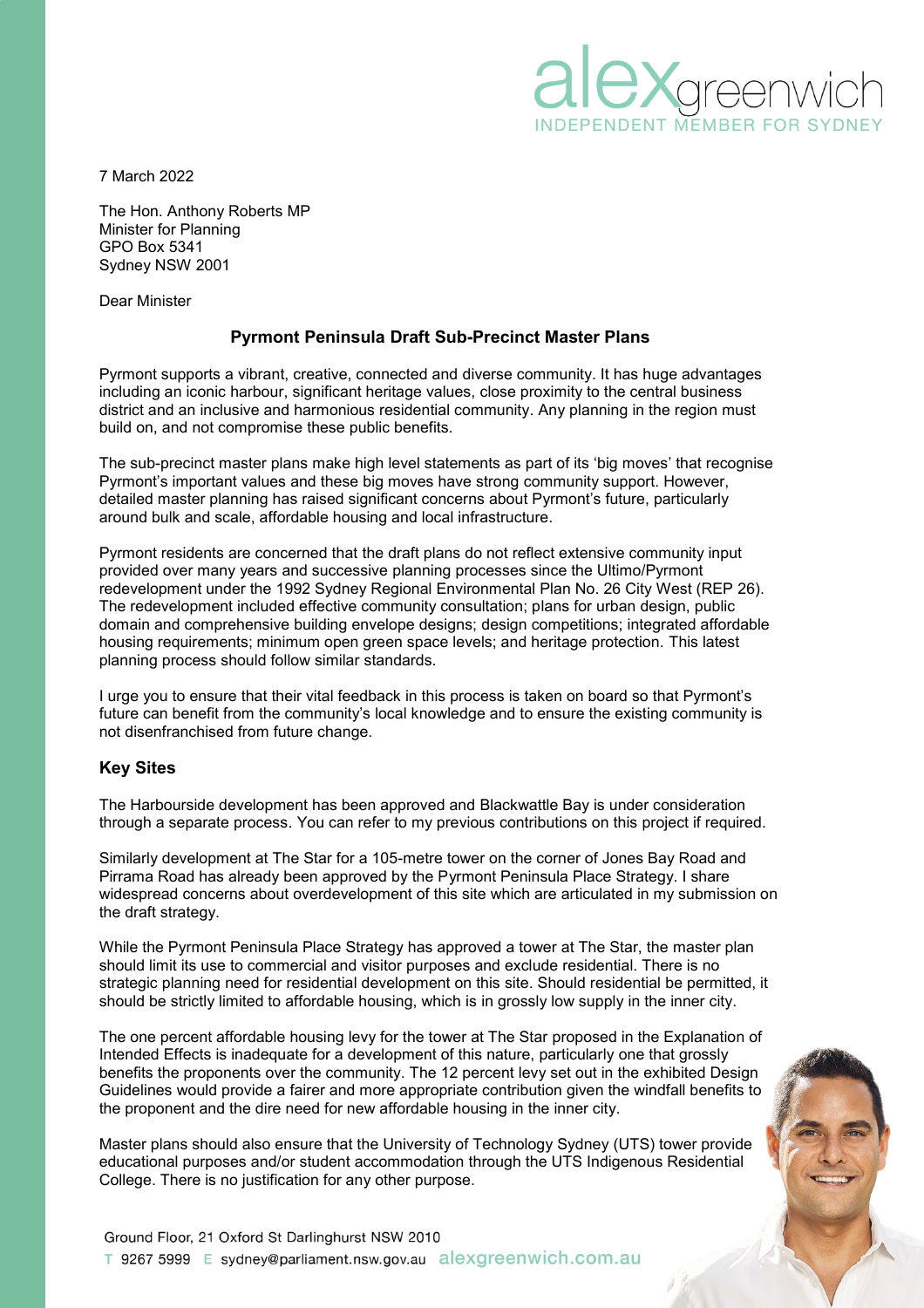*Recommendations:*

- *Exclude residential development from The Star tower or limit such development to affordable housing;*
- *Increase the affordable housing levy for The Star tower to 12 percent; and*
- *Limit development for the UTS tower to education and an Indigenous Residential College.*

# **Sydney Metro Development**

There is strong community support for a metro station in Pyrmont. Existing public transport is inadequate to meet current demand and while the area is close to the central business district, there are a number of barriers to accessing the city, especially for those who cannot walk or ride bikes.

Development above stations must protect local neighbourhood amenity. I acknowledge the work done to protect Elizabeth Healy Reserve from solar impacts at the metro east site however it remains unclear whether neighbouring homes will have impacts. The draft master plan appears to relinquish residential protections to the building envelope design, leaving local residents with no guarantees. Increased bulk and scale for the site should be restricted in order to protect solar access in adjacent homes. The proposed height of RL 120 is too high and I support community calls for it to be reduced to RL 90.

There should be an express exclusion for residential development at both metro building sites, for which there is no strategic purpose. Notwithstanding there is community support for affordable housing at the metro east site.

### *Recommendations:*

- *Protect solar access in homes adjacent to the metro east development;*
- *Reduce metro east tower maximum height to RL 90; and*
- *Exclude residential development, except for affordable housing at metro site east.*

## **Sites Capable of Change**

The local community strongly opposes inclusion of seven public and one affordable housing buildings as developments "capable of change". Pyrmont's social housing tenants contribute to a strong, supportive, inclusive and connected community and are a fundamental part of the region's diversity. Redeveloping their homes could destroy the very vibrancy that makes Pyrmont a thriving precinct.

Relocating tenants would also have poor welfare outcomes for them as a result of disruption, uncertainty and loss of community connection. Even if they are guaranteed a place to return to, it will be a different home in a significantly changed neighbourhood.

It is unclear why the Nokia building on the corner of Bowman Street and Harris Street and the new building at 21 Harris Street have been identified as sites "capable of change" given their close proximity to the foreshore. Any increase in height would block views and sunlight to public areas and neighbouring homes, resulting in poor planning outcomes and undermining longstanding planning support for protecting public access and views to waterfront.

Similarly, I am concerned that increased heights as part of the Bank Street office buildings will erode amenity for adjacent homes, and public open space and parks by cutting solar access.

#### *Recommendations:*

*Rule out any redevelopment of public and affordable housing; and*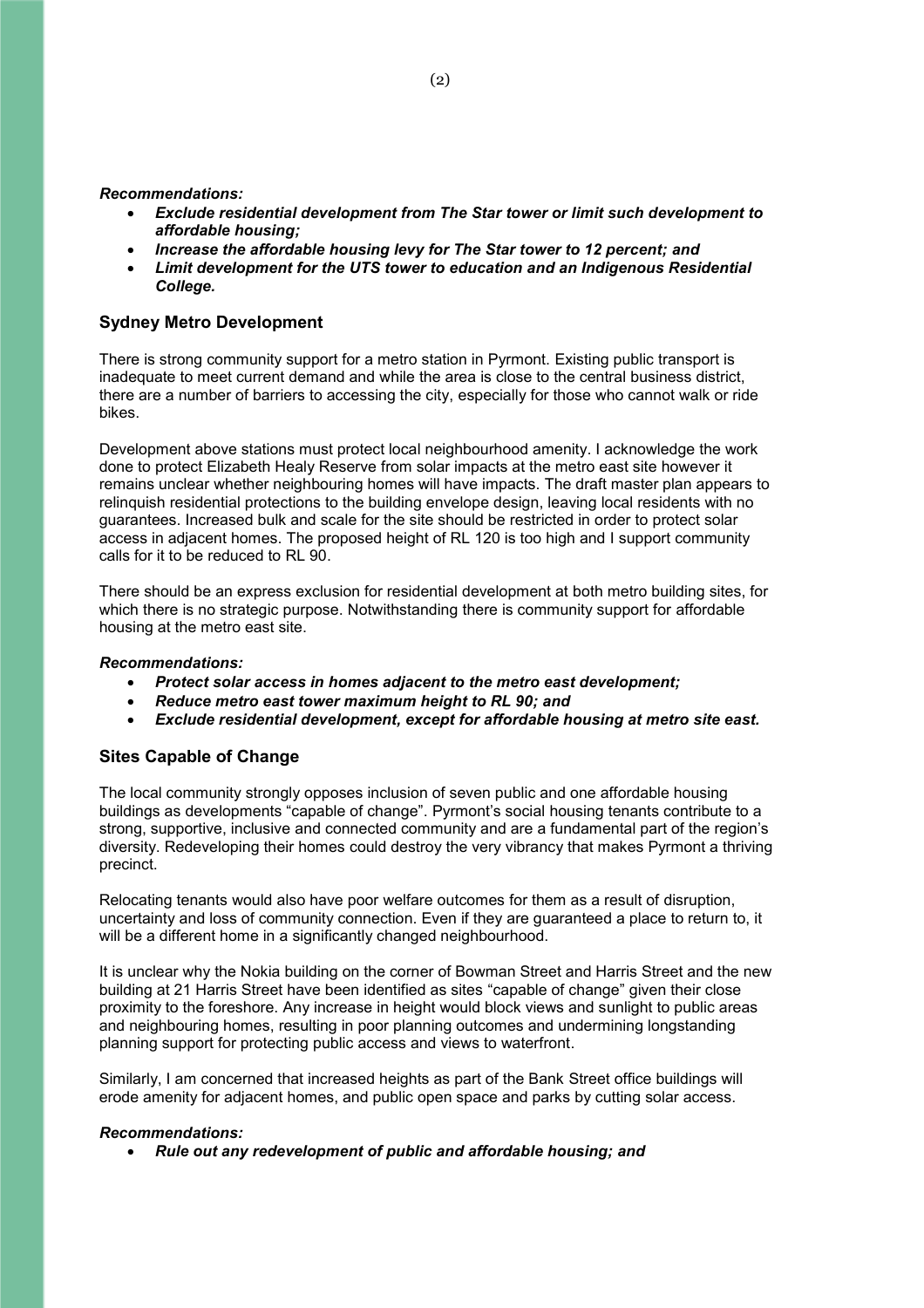### *Exclude any increases to heights for the Nokia building, 21 Harris Street and office buildings on Bank Street.*

### **Transition Zone and Bay Interface Zone**

I do not support the Transition Zone which is not included in the approved place strategy. Proposed uplift in bulk and scale represents overdevelopment of the region that will compromise sunlight, privacy, views, heritage and open space. The proposed zone is inconsistent with the outcomes set out in the place strategy and should be rejected.

The Bay Interface Zone would allow for a more "intensified urban experience on the harbour". Increasing bulk and scale along the harbour breaches longstanding planning principles that require heights to taper down as buildings get closer to the water. Increased scale on the harbour risks creating barriers between Pyrmont and the water, and creating other impacts like wind.

#### *Recommendations:*

 *Remove redevelopment proposals for areas marked as 'Transition Zone' and 'Bay Interface Zone' from the master plans.*

### **Infrastructure Contribution**

It is not clear how the proposed Special Infrastructure Contribution will interact with the City of Sydney local and affordable housing contribution. Significant increases to local infrastructure are needed to meet the needs generated from the master plan. The new contribution for north end to help fund the metro station must not replace the City's existing levy.

#### *Recommendation:*

 *Ensure both the Special Infrastructure Contribution and the City of Sydney Local and Affordable Housing Contribution apply.*

#### **Transport**

It is claimed that Pyrmont's transport will cope with the uplift in development through the metro station, increased light rail services, a new bus route between Rozelle and Green Square, bus priority on Harris Street and Regent Street, a cycleway on Jones Street and a light rail stop at Wentworth Park.

However, other than the metro station, there are no funding commitments or concrete plans from the government to introduce these measures. The department must do more than "monitor" progress, it must advocate and work to ensure these improvements are achieved.

There is strong community support for the suggested ferry stop at Cadi Park. The On Demand ferry service trial that included Pirrama Park was discontinued. Ferry services must be reinstated linked to the wider transport network including the new Fish Market and Barangaroo so patrons can use Opal and concessions. The reinstatement of ferry services to Blackwattle Bay/Glebe provides a foundation for this route and these services could be provided with little lead-in time or need for capital investment or infrastructure.

Master planning for the region must resolve the lack of direct pedestrian access between Pyrmont and the central business district which was removed when the Western Distributor bus lane was constructed. Since these changes cut off the Fig Street walkway, access requires the use of a lift down to Darling Harbour, which is often out of service. Access remains one of the biggest concerns for Pyrmont residents and extending access further east must be a priority for the master plans. The recent Committee for Sydney report identified this as a key barrier to access and amenity.